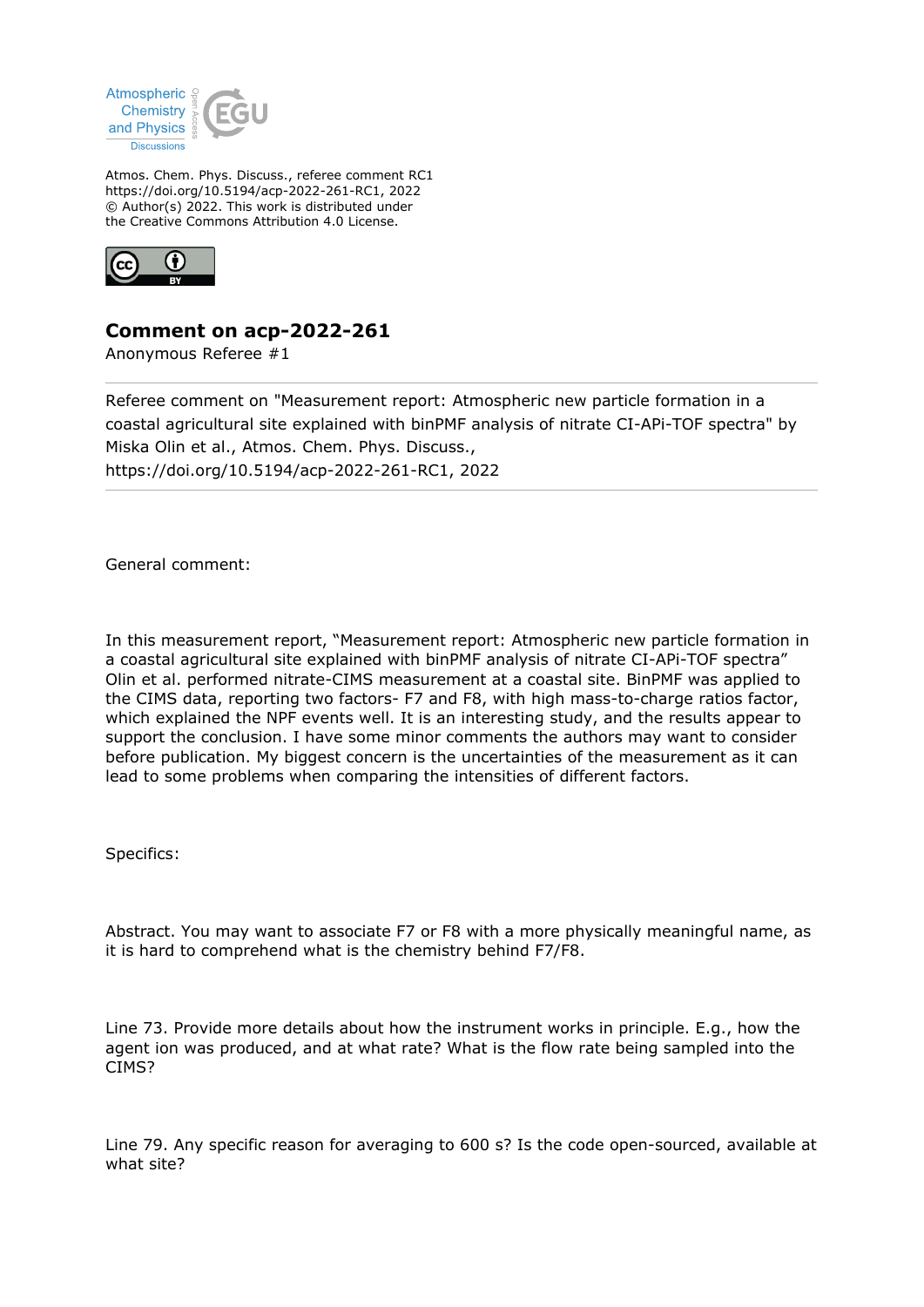Line 80. What are the errors for the m/z calibration?

Line 85-90. I assume the C value is obtained by your calibration, while P is from the literature? Just wondering if the C and P values would vary a lot over different times and with different instruments.

Line 90. I am not familiar with nitrate CIMS calibration, can you explicitly explain what "penetration efficiency" is?

Line 105. Elaborate on the uncertainties for the determination of H2SO4, HIO3, and CH4SO3.

Line 108, "Ions smaller than 169 Th were omitted because there are many organic compounds that are unlikely the key compounds in NPF and have relatively high signals possibly causing issues in the binPMF analysis" It is not clear why many organic compounds are unlikely the key compounds in NPF.

Line 121. It is not clear why X needs to be normalized and how it is normalized? Is the signal used to calculate H2SO4 concentrations normalized?

Line 125. I am slightly confused as it seems Sij is associated with moving median, but in equation (4) no median values were used. Is the a value of 1.35 a reference value from literature? Or determined by what method specifically.

Line 137. Define "substantially". A low Q/Qexp is not necessarily the best PMF solution.

Line 145. Again, what is the uncertainty for the assumptions of similar calibration coefficient and penetration efficiency?

Line 155. Define "strong" and "weaker". Do you mean particle number concentration?

Line 157. How was CS determined? Maybe explain it in the Method section.

Line 175. It is hard to comprehend this sentence. Define "smallest particles" and rephrase